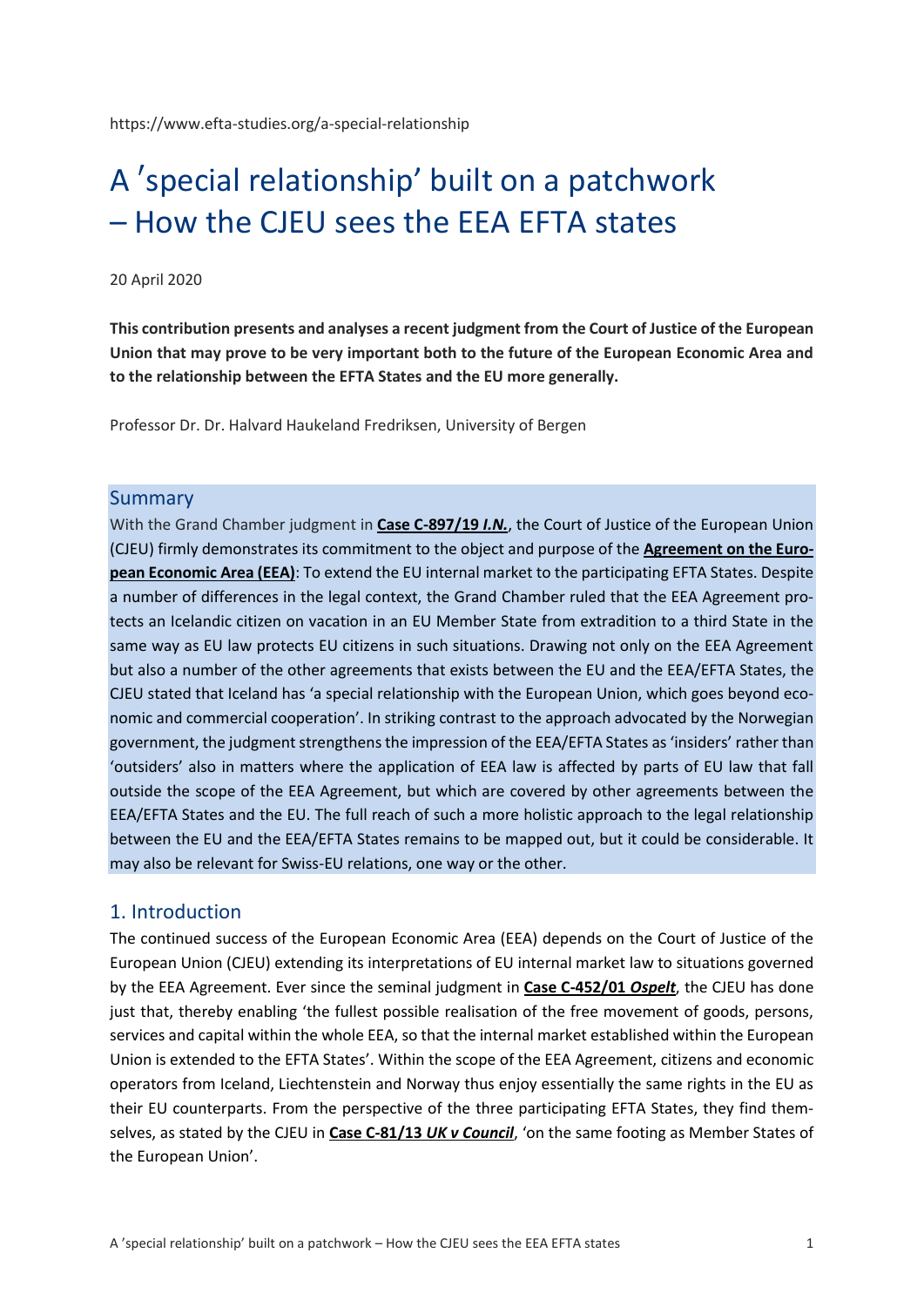The ability of the CJEU to secure uniform interpretation of corresponding provisions of EU and EEA law is tested, however, in cases where the interpretation and/or application of the former is influenced by parts of EU law that are not to be found in the EEA Agreement. There are two main categories of such cases – the ones where the relevant provisions of EU law are covered by (an)other agreement(s) between the EU and the EEA/EFTA States, and the ones where they are not. Examples of the former category are cases where the interpretation and/or application of EEA-relevant EU law is influenced by provisions of EU law that are reproduced in the agreements that links the EEA/EFTA States to the Schengen area, the EU's common asylum system, the EU's arrest warrant and surrender procedure, the EU rules on jurisdiction and the recognition and enforcement of judgments in civil and commercial matters etc. A hotly debated example from the latter category is the provisions on EU citizenship found in Articles 20 ff. of the **[Treaty on the Functioning of the European Union \(TFEU\)](https://eur-lex.europa.eu/legal-content/EN/TXT/?uri=CELEX:12016E/TXT)**, in particular related to the question of how far the lack of an EEA parallel to Article 21 TFEU can be 'remedied' by dynamic interpretation of the **[Citizenship Directive \(2004/38/EU\)](https://eur-lex.europa.eu/legal-content/EN/TXT/?uri=CELEX:32004L0038)**.

When the Supreme Court of Croatia turned to the CJEU with the question of whether EU law offers an Icelandic citizen the same protection from extradition to a third State as the CJEU in **[Case C-182/15](http://curia.europa.eu/juris/document/document.jsf?text=&docid=183097&pageIndex=0&doclang=EN&mode=lst&dir=&occ=first&part=1&cid=1278945)**  *[Petruhhin](http://curia.europa.eu/juris/document/document.jsf?text=&docid=183097&pageIndex=0&doclang=EN&mode=lst&dir=&occ=first&part=1&cid=1278945)* concluded that EU citizens enjoy based on Articles 18 and 21 TFEU, the stage seemed to be set for a landmark judgment dealing with both categories of differences between EU and EEA law. However, as we shall see, the CJEU found a way to preserve homogeneity between EU and EEA law without having to deal with the fact that the concept of EU citizenship has no equivalent in EEA law nor in any of the related agreements between the EU and Iceland. The judgment may nevertheless prove to be a landmark one, as the CJEU appears to let its approach to the EEA Agreement be influenced by the existence of other agreements between the EU and the EEA/EFTA States, causing it to state that Iceland has 'a special relationship with the European Union, which goes beyond economic and commercial cooperation'.

# 2. Case C-897/19 *I.N.*

## 2.1 The facts of the case

The facts of the case are quite straightforward, but at the same time rather extraordinary. I.N. is a former Russian official who fled Russia after being charged with corruption. According to I.N., the charges were brought against him in retaliation after he had revealed the corrupt practices of some of his superiors. On that basis, Iceland granted him asylum as a refugee in 2015 and then, four years later, Icelandic citizenship. Shortly after obtaining Icelandic citizenship, I.N. was arrested by Croatian border police while on holiday with his family. The arrest took place under an international wanted persons notice issued by Interpol's Bureau in Moscow.

As Russia sought I.N.'s extradition based on the 1957 **[European Convention on Extradition](https://rm.coe.int/1680064587)**, Croatian courts were confronted with the question of whether the protection against extradition to third countries established by the CJEU's in Case C-182/15 *Petruhhin* applies to citizens of an EEA/EFTA and/or Schengen Associated State. In *Petruhhin*, the CJEU held Article 21 TFEU on the right of every citizen of the Union to move and reside freely within the territory of the Member States to trigger the applicability of non-discrimination obligation of Article 18 TFEU. On this basis, the CJEU inferred that a Member State which does not extradite its own nationals to a given third country, cannot extradite a national of another Member State either, as long as that other Member State has jurisdiction to prose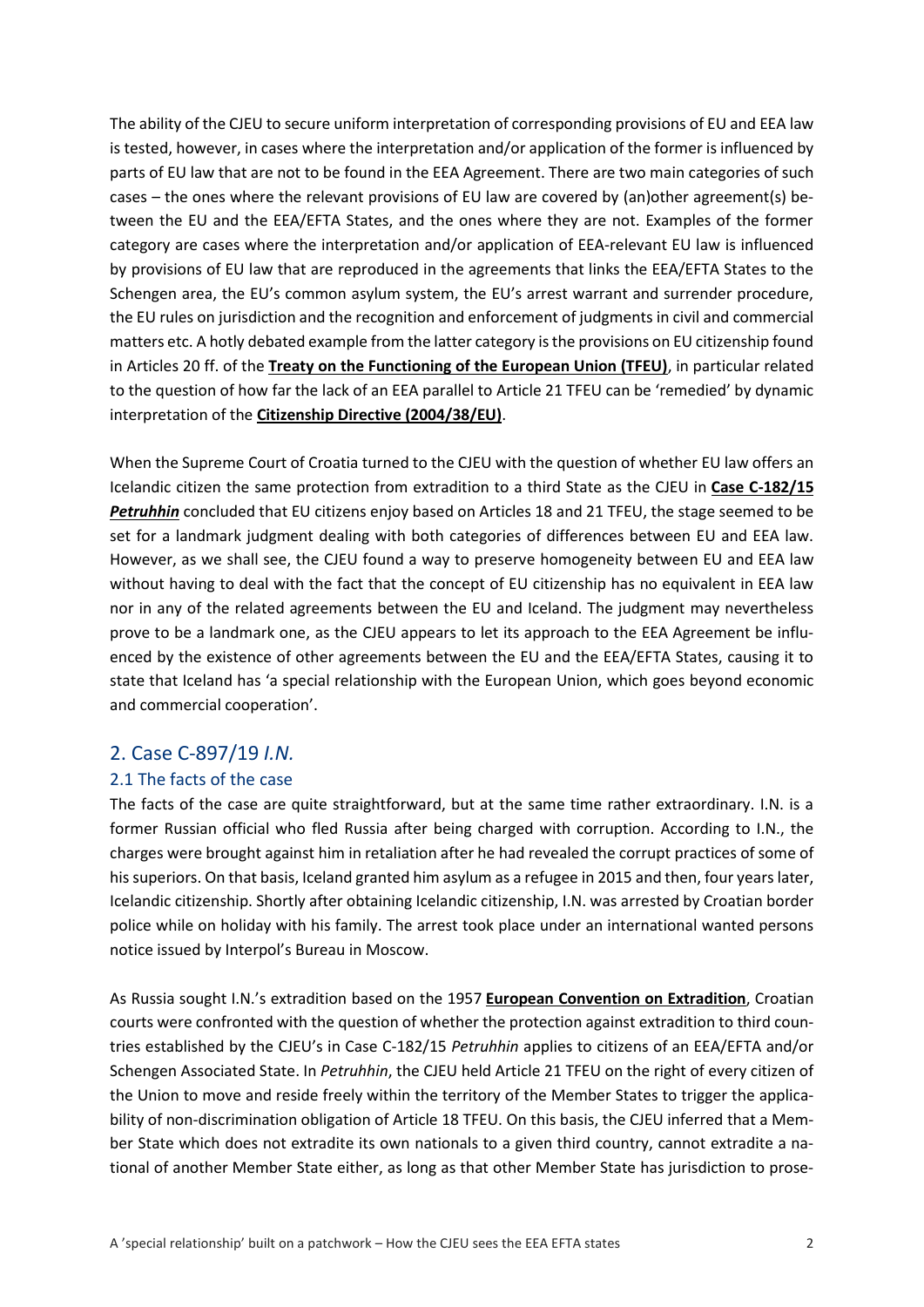cute that person for offences committed outside its national territory and does request his/her surrender, in accordance with the provisions of **[Council Framework Decision 2002/584/JHA on the Euro](https://eur-lex.europa.eu/legal-content/EN/TXT/?uri=CELEX:32002F0584)[pean arrest warrant and the surrender procedures between Member States](https://eur-lex.europa.eu/legal-content/EN/TXT/?uri=CELEX:32002F0584)**.

Focusing on Iceland's status as a Schengen Associated State, rather than its status as an EEA/EFTA State, the Supreme Court of Croatia was of the view that I.N. had exercised his right to free movement within the Member States of the Schengen area. Noting the recent entry into force of the Agreement between Iceland (and Norway) and the EU on a surrender procedure, and adding that Croatia does not extradite its own nationals to Russia, the Supreme Court asked the CJEU whether Article 18 TFEU was to be interpreted as giving I.N. the same protection against extradition as that enjoyed by EU citizens.

#### 2.2 The observations submitted to the CJEU

Before the CJEU, it became clear that Iceland's status as an EEA/EFTA State had to be taken into consideration. As they are reproduced in **[the Opinion of the CJEU's Advocate General on the case](http://curia.europa.eu/juris/document/document.jsf?text=&docid=223857&pageIndex=0&doclang=en&mode=lst&dir=&occ=first&part=1&cid=1817725#Footref78)**, the pleadings of the parties, institutions and governments who submitted written and/or oral observations all suggested that the basis for any analogous application of *Petruhhin* was not to be sought in Iceland's status as a Schengen Associated State, but rather in the free movement rights of the EEA Agreement, either Article 36 EEA (freedom to go to another EEA State in order to receive tourist services) or the Citizenship Directive.

As to whether the reasoning in *Petruhhin* could be transferred to EEA law or not, opinions differed. Predictably, I.N. argued for an affirmative answer, whereas the Russian government, equally predictably, took a different view. Of the three EU Member States who took part in the proceedings, Croatia and Greece supported analogous application of *Petruhhin* in the EEA, whereas Ireland didn't take a position on the relationship between EU and EEA law as its interest in the case lie elsewhere – as an opportunity to ask the CJEU to reconsider the interpretation of EU law established in *Petruhhin*!

More important to the future of the EEA, however, are the positions taken by the European Commission, the EFTA Surveillance Authority (ESA) and the two EEA/EFTA States that submitted observations – Iceland and Norway. Before the CJEU, the Commission, the ESA and the Icelandic government all agreed that the reasoning in *Petruhhin* should be extended to the EEA. Particularly important, given its role as the key EU institution in the everyday life of the EEA Agreement, was the Commission's insistence that even though certain pieces of the *Petruhhin* puzzle were missing, these could be made up for by other provisions of EEA law. Highlighting the object and purpose of the EEA Agreement, the 'privileged relationship' between the EU, the EU Member States and the EEA/EFTA States, the EFTA Court's ability to compensate for the lack of an EEA equivalent to Article 21 TFEU through expansive interpretation of the Citizenship directive in Cases **E-27/13** *[Gunnarsson](https://eftacourt.int/cases/e-26-13/)* and **[E-28/15](https://eftacourt.int/cases-search-results/?fwp_cases_name_of_the_parties=Jabbi)** *Jabbi* and the **[EU-](https://eur-lex.europa.eu/legal-content/EN/TXT/?uri=uriserv:OJ.L_.2006.292.01.0001.01.ENG#L_2006292EN.01000201)[Norway/Iceland Surrender Procedure Agreement](https://eur-lex.europa.eu/legal-content/EN/TXT/?uri=uriserv:OJ.L_.2006.292.01.0001.01.ENG#L_2006292EN.01000201)** as an instrument that is 'equivalent' to the EU Framework Decision on the European arrest warrant and the surrender procedures between EU Member States , the Commission concluded that *Petruhhin* should be extended to the EEA.

In striking contrast, the observations of the government of Norway, as they are reproduced in the Advocate General's Opinion, were far more reserved. At the hearing, Norway highlighted that there is no provision in the EEA Agreement equivalent to Article 21 TFEU and argued that it was solely for the Croatian Supreme Court to decide if I.N. was a recipient of services under Article 36 EEA. Furthermore,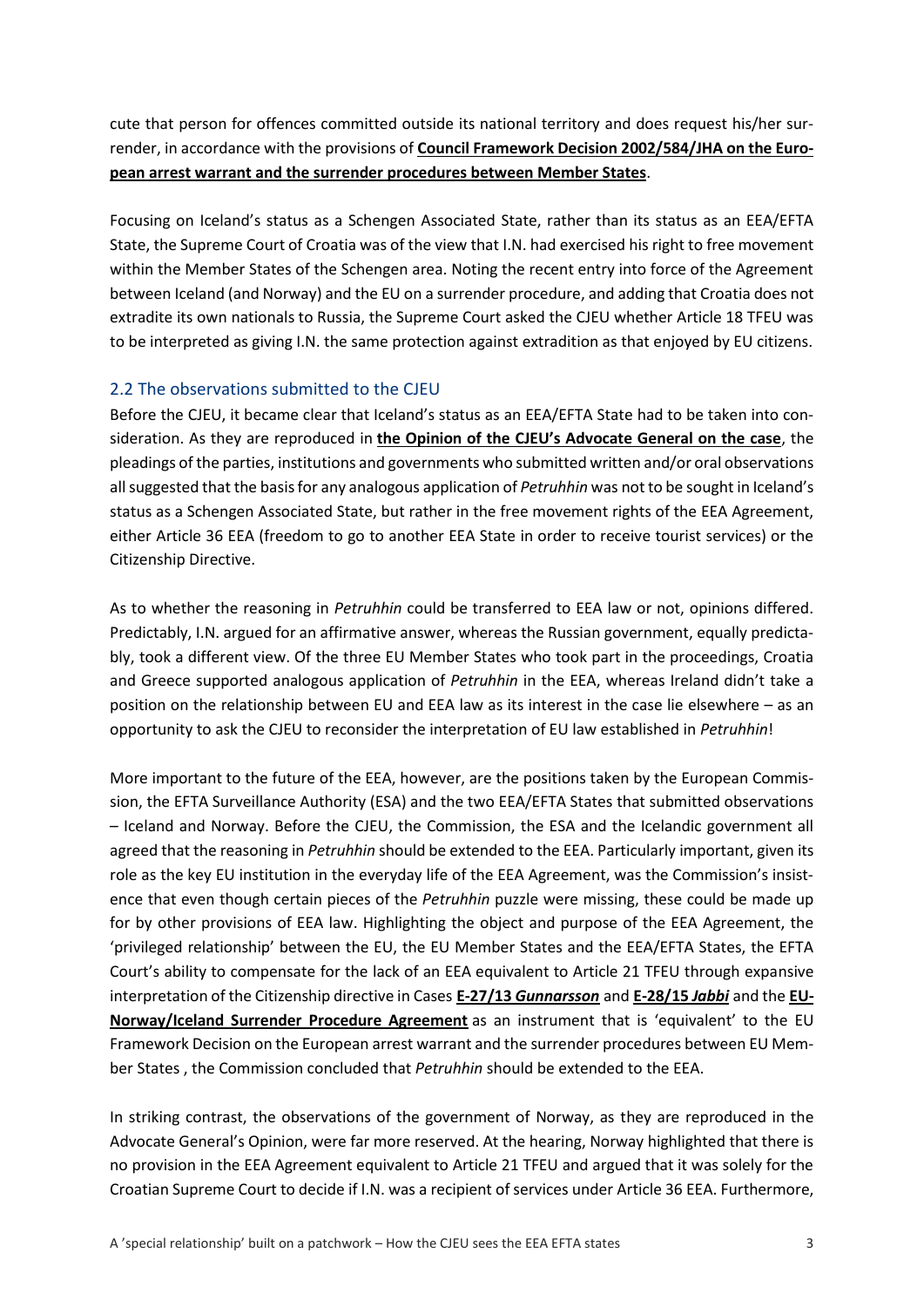the Norwegian government took the view that the Citizenship Directive was of no relevance, as it doesn't regulate extradition requests and criminal law falls outside the scope of the EEA Agreement.

If correctly reproduced by Advocate General Tanchev, these arguments of the Norwegian government are so weak that it is difficult to understand how they came to be presented to the CJEU. As noted by the Advocate General, established case-law makes clear that the CJEU is competent to provide a referring court with all the necessary information regarding EU law to enable it to resolve the dispute before it, and in this case this obviously included an assessment of whether a person such as I.N., given the facts of the case as presented by the Croatian Supreme Court, was a recipient of services under Article 36 EEA. Further, as also noted by the Advocate General, whether a restriction on free movement is grounded in criminal law, is of no relevance whatsoever. The case-law of the CJEU leaves no doubt that rules of criminal law can constitute restrictions on free movement (as the Advocate General noted with a reference to **[Case C-267/91](http://curia.europa.eu/juris/liste.jsf?language=en&jur=C%2CT%2CF&num=C-267/91&parties=&dates=error&docnodecision=docnodecision&allcommjo=allcommjo&affint=affint&affclose=affclose&alldocrec=alldocrec&docdecision=docdecision&docor=docor&docav=docav&docsom=docsom&docinf=docinf&alldocnorec=alldocnorec&docnoor=docnoor&docppoag=docppoag&radtypeord=on&newform=newform&docj=docj&docop=docop&docnoj=docnoj&typeord=ALL&domaine=&mots=&resmax=100&Submit=Rechercher)** *Keck*), and it has been common ground ever since the entry into force of the EEA Agreement that this applies also to the EEA. There is no reason why that should be any different for free movement rights protected by the Citizenship Directive.

The explanation for this part of the Norwegian observations appears to lie in the desire for a ruling from the CJEU that intervenes in the current conflict between the Norwegian government and the EFTA Court concerning whether the Citizenship Directive confer derived rights of residence for third country nationals in the EEA State of which their sponsors are nationals (see the abovementioned Cases **E-27/13** *[Gunnarsson](https://eftacourt.int/cases/e-26-13/)* and **[E-28/15](https://eftacourt.int/cases-search-results/?fwp_cases_name_of_the_parties=Jabbi)** *Jabbi* and the pending "rematch" in **[Case E-4/19](https://eftacourt.int/cases/e-4-19/)** *Campbell*). In a rather extraordinary move, the Norwegian government invited the CJEU to rule that rights based solely on Article 21 TFEU fall outside of the scope of the EEA Agreement. Obviously, there would be no reason for the CJEU to rule on this if the court was to conclude that Article 36 EEA was applicable in the case.

Furthermore, Norway argued that the Surrender Procedure Agreement that Iceland and Norway have concluded with the EU is 'a regular international treaty' that forms no part of EEA law, and which cannot be interpreted in the same way as the EU Framework Decision on the European arrest warrant and the surrender procedures between EU Member States. Even if the wording is similar, the context and objective is different. According to the Norwegian government, the Surrender Procedure Agreement lacks both the mutual trust objective of the EU Framework Decision and the overarching objective of an area of freedom, security and justice without internal frontiers stated in Article 3(2) TEU. Whereas Article 1(2) of the EU Framework Decision refers to 'the principle of mutual recognition', the Surrender Procedure Agreement only refers to 'mutual confidence' in its preamble. As a result, the priority that the ruling in *Petruhhin* gives to a request based on the EU Framework Decision above a request from a third country, should not be extended to requests based on the Surrender Procedure Agreement.

Returning to the EEA Agreement, the Norwegian government also found it pertinent to state that the obligation to facilitate cooperation enshrined in Article 3 EEA is less far-reaching than the principle of sincere cooperation of Article 4 TEU.

In short, the view of the Norwegian government was that the EEA Agreement should be interpreted as not offering an Icelandic (or Norwegian!) citizen the same protection against extradition to Russia as that which EU law offers EU citizens.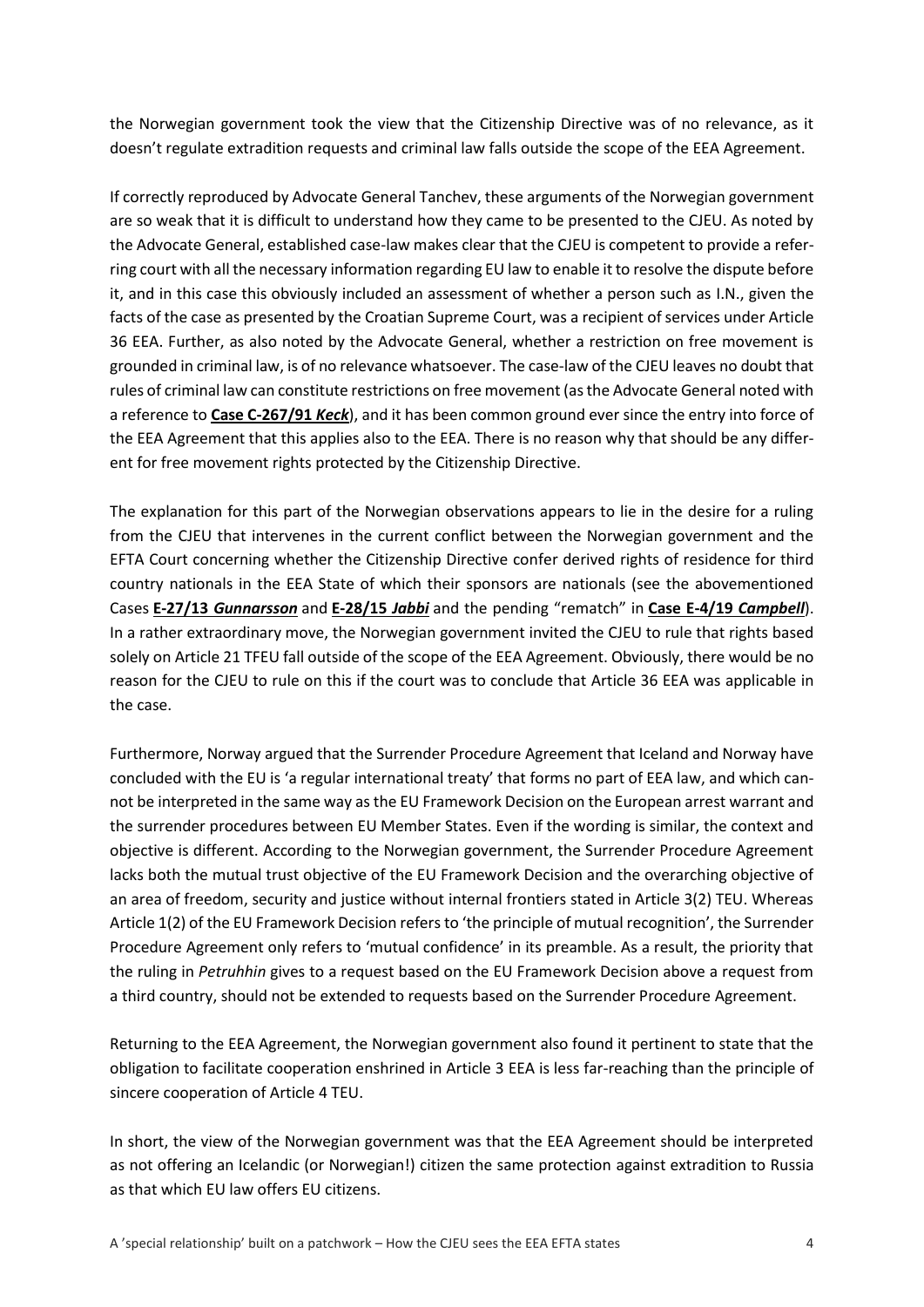#### 2.3 The Opinion of the CJEU's Advocate General

In his **[Opinion](http://curia.europa.eu/juris/document/document.jsf?text=&docid=223857&pageIndex=0&doclang=en&mode=lst&dir=&occ=first&part=1&cid=1817725#Footref80)** to the Grand Chamber, Advocate General Tanchev highlighted the 'multi-layered' complexity of the case, and thus indirectly the complexity of the legal relationship between the EU and the EEA/EFTA States. However, the Advocate General immediately identified Article 36 EEA as the legal basis to solve the case, noting the material put before the Court at the hearing made clear that I.N. was a recipient of tourist services at the time of his arrest. Just like its template in Article 56 TEU, Article 36 EEA includes the freedom for the recipients of services to go to other EEA States in order to receive services there, and tourists are to be regarded as recipients of services.

Consequently, there was no need for the Advocate General to assess whether the Schengen acquis as such entails a similar right to free movement (as apparently suggested by the Croatian Supreme Court in its referral), nor whether the Citizenship Directive does so (as argued by I.N., Iceland and the Commission). However, despite noting that the debate on whether rights afforded to EU citizens under Article 21 TFEU are transferable to EEA nationals was irrelevant to I.N.'s case, the Advocate General added by way of an *obiter dictum* that

*'scepticism on the relevance of case-law elaborated by the Court exclusively based on Article 21 TFEU, a sample of which is mentioned by the Commission at point 75 above, would seem to be founded, given that Article 21 TFEU entered the treaties in the Treaty of Lisbon of 2007, well after the entry into force of the EEA Agreement on 1 January 1994.'*

The 'sample' mentioned by the Commission was the judgment in **[Case C-456/12](http://curia.europa.eu/juris/document/document.jsf?text=&docid=149082&pageIndex=0&doclang=EN&mode=lst&dir=&occ=first&part=1&cid=5402452)** *O. and B.*, in which the CJEU ruled that the Citizenship Directive does not confer derived rights of residence for third country nationals in the Member State of which their sponsors are nationals, but that such a derived right flows from Article 21(1) TFEU. The Norwegian government will surely use the Advocate General's dictum in the attempt to get the EFTA Court to reconsider the differing interpretation of the directive in *Gunnarsson* and *Jabbi*. However, regardless of one's view of the EFTA Court's reasoning in those decisions, the Advocate General's reference to Article 21 TFEU having entered EU law well after the entry into force of the EEA Agreement hardly adds much to the debate. Firstly, the provisions were actually introduced by the 1992 Treaty of Maastricht (Article 8a thereof), which was signed *before* the signature of the EEA Agreement. Secondly, and in any event, the crux of the 'Jabbi-debate' remains whether it is justified to interpret the Citizenship Directive, as incorporated into the EEA Agreement by the EEA Joint Committee in 2007, more expansively in the EEA than in the EU due to differences in the legal context, and that question cannot be answered by a simple reference to the existence of a different context.

Returning to the case at hand, the Advocate General relied on *Petruhhin* to confirm that a restriction on free movement could be justified by the desire to combat the impunity of a person who is present in a territory other than that in which he has allegedly committed an offence. This led him to the crux of the case: Whether use of the Surrender Procedure Agreement that Iceland and Norway have concluded with the EU constitutes an alternative means to prevent impunity which is less prejudicial to the exercise of the right to freedom of movement than extradition to a third State. Or put differently: Whether the CJEU's assessment of the EU Framework Decision on the European arrest warrant and the surrender procedures between EU Member States in *Petruhhin* could be extended to the Surrender Procedure Agreement.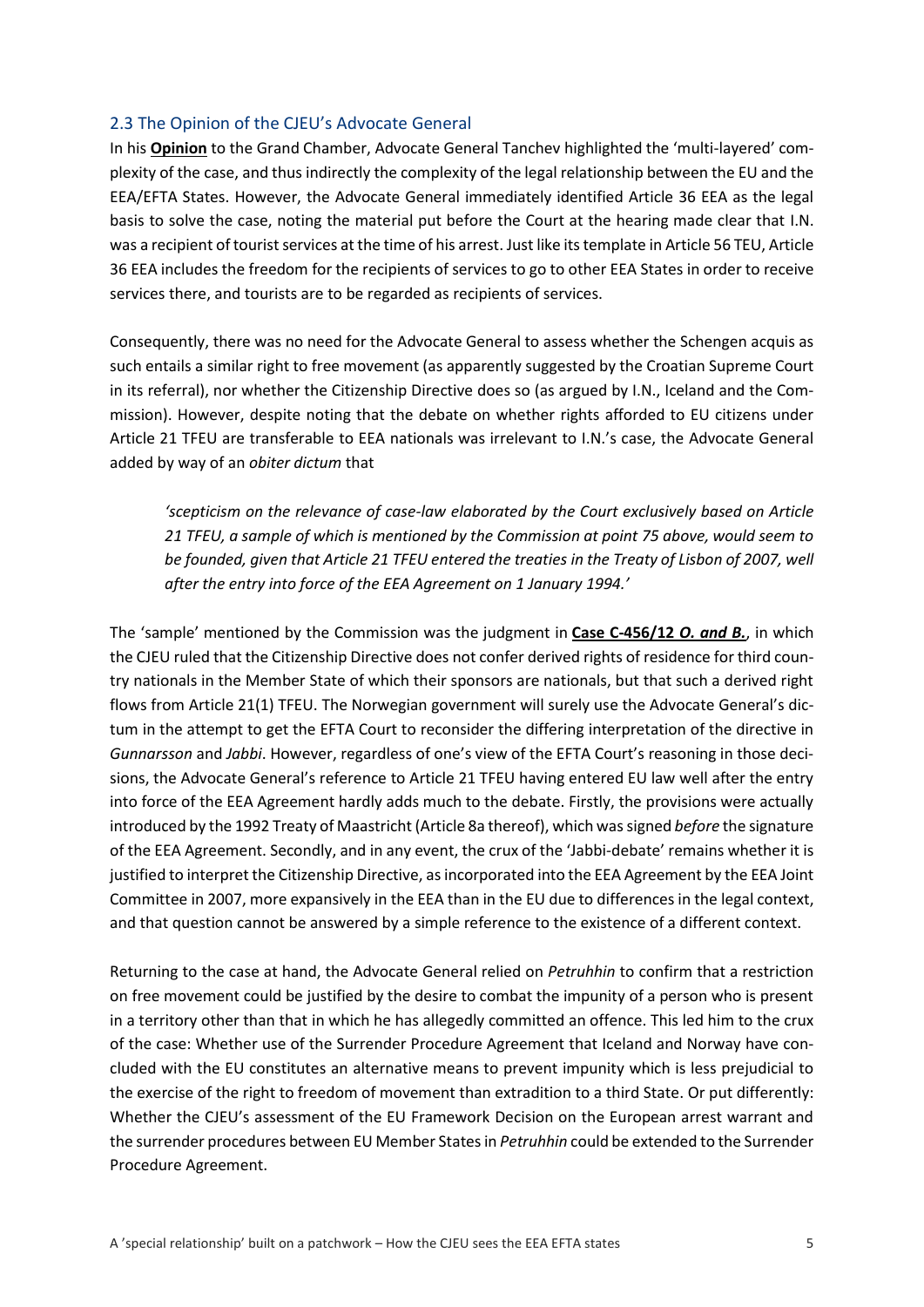Here too, the Norwegian government's eagerness to limit the reach of EEA law brought about an assessment from the Advocate General which may come back to haunt the EEA/EFTA States:

*'I agree with arguments made by Norway at the hearing that the principle of mutual trust, as it has come to evolve in the European Union since the Lisbon Treaty of 2007, has no application in EEA law. Notwithstanding the sui generis nature of the EEA legal system, and the proximity of the relations between EFTA and EU Member States described by ESA …, and the provisions of the EEA Agreement referred to by the Commission … on the privileged relationship of the EEA with the EU, the fact remains that mutual trust prior to the Lisbon Treaty was, in relative terms, in its infancy. As Norway notes …, Article 3(2) TEU has no counterpart in the EEA Agreement.'*

However, again, the Advocate General opined that this difference between EU and EEA law was of no relevance to I.N.'s case, as the ruling in *Petruhhin* could not be understood to suggest that recourse to an European Arrest Warrant is the only alternative on which an accused can rely when a Member State invokes avoidance of impunity as a justified limitation to free movement and, furthermore, that the EU-Iceland/Norway Surrender Procedure Agreement indeed provides an alternative that guarantees against impunity to the same or similar extent as extradition.

Nevertheless, as Iceland had not formally requested the surrender of I.N., the Advocate General considered it premature to rule on whether Croatia should send I.N. back to Iceland. Instead, the Advocate General turned his attention to the fundamental rights protecting I.N. from exposure to conditions of inhuman and degrading treatment or punishment. As noted by the Advocate General, I.N. was protected from an extradition exposing him to inhuman and degrading treatment by no less than three legal instruments – the European Convention of Human Rights (ECHR), the EU Charter of Fundamental Rights and the EEA Agreement. By way of a reference to the case-law of the EFTA Court, the Advocate General acknowledged that the ECHR is a long-established source of EEA law, and that the Contracting Parties to the EEA Agreement are bound to fundamental rights when they derogate from EEA law. As the case-law of the CJEU makes clear that also the prohibition of inhuman or degrading treatment laid down in Article 4 of the EU Charter corresponds to that laid down in Article 3 of the ECHR, the Advocate General could conclude that the (thorny) issue of differences in the standard of protection by the three instruments did not arise in I.N.'s case.

In an interesting supplementary remark, the Advocate General added that Article 6 of the ECHR also protected I.N. against extradition to a third State where he would run a real risk of being exposed to a flagrant denial of justice, and added that Article 47 of the EU Charter ought to be interpreted accordingly.

For the Advocate General, the final question was then the importance that the Croatian Supreme Court had to attach to the fact that Iceland had granted I.N. asylum on the ground that he was indeed at risk of suffering inhuman and degrading treatment in Russia. This led to a detailed assessment of the agreements that links Iceland, directly and more indirectly, to the EU's common asylum system. Highlighting Iceland's participation in the **[Dublin III Regulation](https://eur-lex.europa.eu/legal-content/EN/TXT/?uri=CELEX:02013R0604-20130629)**, the **[Eurodac Regulation](https://eur-lex.europa.eu/legal-content/en/TXT/?uri=CELEX:32013R0603)**, and the **[European Asylum](https://easo.europa.eu/)  [Support Office](https://easo.europa.eu/)**, and drawing in Iceland's broader participation in the Schengen *acquis* as a Schengen Associated State, the Advocate General opined that Croatia and Iceland are bound to an obligation of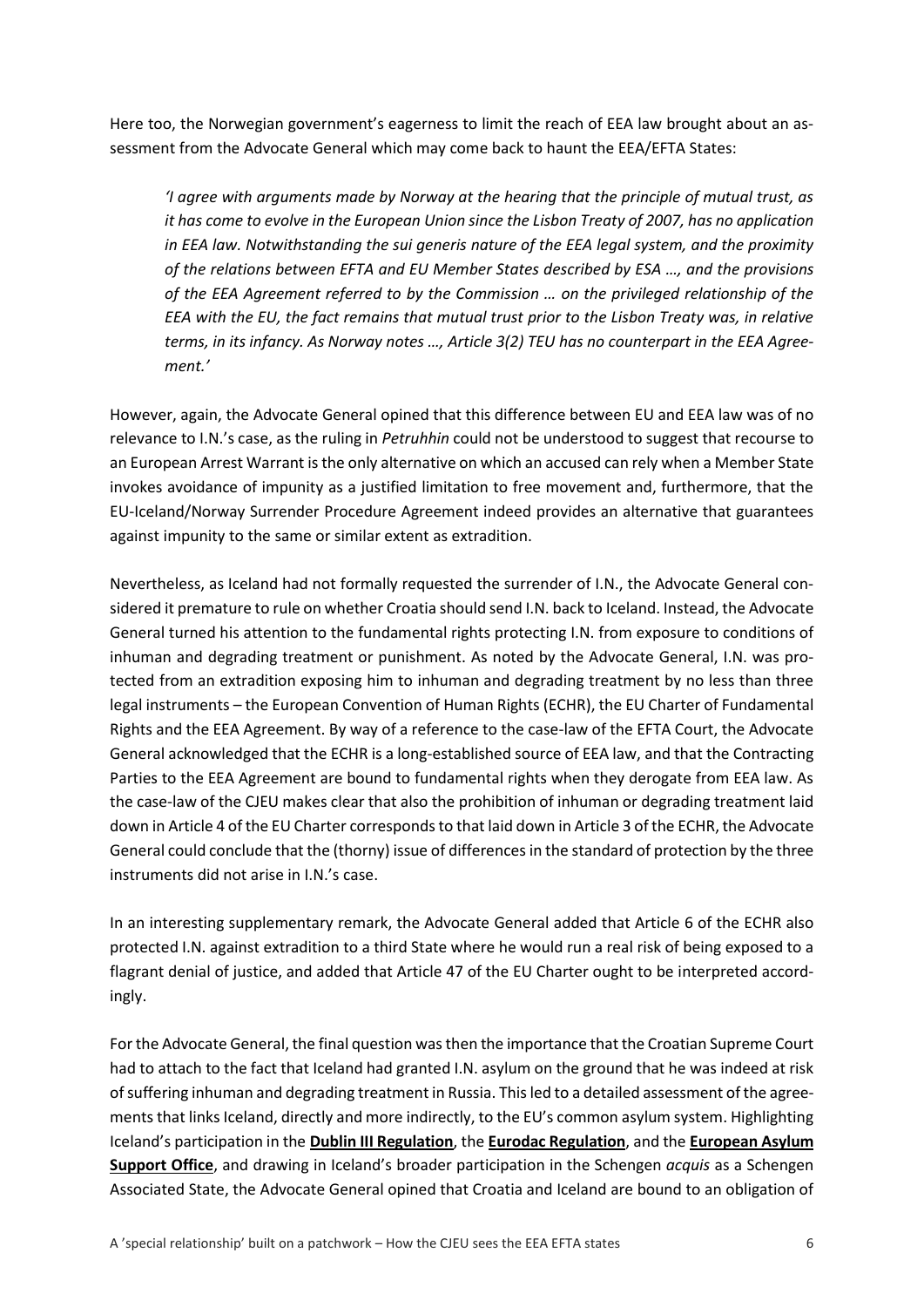mutual trust that presupposes that the Dublin III Regulation is correctly applied in Iceland and establishes a presumption that Iceland's decisions to grant I.N. asylum was sound.

### 2.4 The ruling of the Grand Chamber

The ruling of the Grand Chamber follows the approach of the Advocate General, but puts even more emphasis on the character of the relationship between Iceland and the EU, avoids any remarks that may be understood to 'talk down' the EEA Agreement or any of the other agreements that links Iceland to EU law, and strengthens even further the evidentiary value of the asylum decision made by Icelandic authorities.

Starting with the relationship between Iceland and the EU, the CJEU stated that:

*'… the Republic of Iceland has a special relationship with the European Union, which goes beyond economic and commercial cooperation. It implements and applies the Schengen acquis, as the referring court observes, but it is also a party to the EEA Agreement, participates in the common European asylum system and has concluded the Agreement on the surrender procedure with the European Union.'*

This 'special relationship' (French: 'relations privilégiées') was then later in the judgment linked to the interpretation of the EEA Agreement, as the Grand Chamber confirmed that the EEA Agreement aims at 'the fullest possible realisation of the free movement of goods, persons, services and capital within the whole EEA, so that the internal market established within the European Union is extended to the EFTA States' and that it is for the CJEU to ensure that common EU/EEA rules are interpreted uniformly. This led the Grand Chamber to conclude, as suggested by the Advocate General, that Article 36 EEA is to be interpreted in line with Article 56 TEU and therefore includes the freedom for EEA citizens to go to other EEA States in order to receive tourist services there.

Even more importantly, the Grand Chamber proceeded to let the proportionality test under Article 36 EEA be influenced by the other agreements between the EU and Iceland and, conversely, to let the interpretation of those agreements be influenced by the 'special relationship' of which the EEA Agreement is the cornerstone. Rather than distinguishing between the EEA Agreement on the one hand and the other agreements on the other, as suggested by the Norwegian government, the CJEU opted for a holistic approach where all the agreements form part of one special relationship, and where that special relationship informs the interpretation of them all – in line with their common objective to extend various parts of EU law to the relevant EEA/EFTA State(s).

Accordingly, by way of an introduction to the assessment of whether *Petruhhin* could be applied by analogy in the EEA, the Grand Chamber found it:

*'appropriate to add that not only the fact that the person concerned has the status as a national of an EFTA State, which is a party to the EEA Agreement, but also the fact that that State implements and applies the Schengen acquis, renders the situation of that person objectively comparable with that of an EU citizen to whom, in accordance with Article 3(2) TEU, the Union offers an area of freedom, security and justice without internal frontiers, in which the free movement of persons is ensured.'*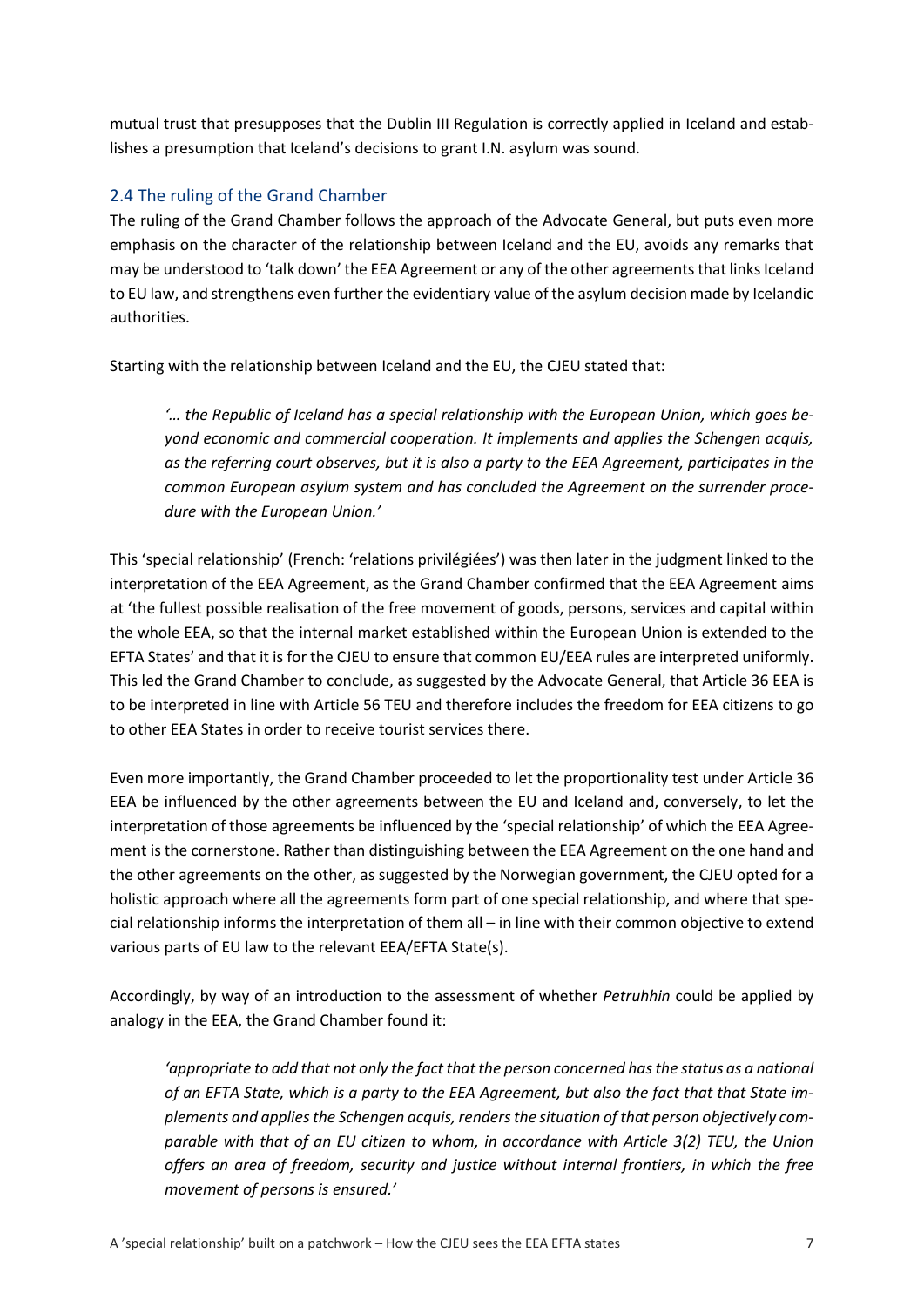Thus, the combination of the EEA Agreement and the Schengen Association Agreement allows the CJEU to preserve homogeneity between EU and EEA law, despite the fact that Article 3(2) TEU has no counterpart in the EEA Agreement (as highlighted by the Norwegian government and acknowledged by the Advocate General). By implication, the CJEU must be presumed to extend the homogeneity principle of EEA law to the Schengen Associations Agreement(s), as the situation of I.N. would otherwise hardly be 'objectively comparable' to that of an EU citizen.

The same approach is to be found in the CJEU's assessment of the evidentiary value of the asylum decision made by Icelandic authorities in I.N.'s case. As mentioned above, the Advocate General opined that Croatia and Iceland are bound to an obligation of mutual trust that presupposes that the Dublin III Regulation is correctly applied in Iceland and establishes a presumption that Iceland's decisions to grant I.N. asylum was sound. The CJEU goes even further, however, when it states that in the absence of 'significant changes' in the situation in Russia, or substantial and reliable information to demonstrate that I.N. obtained asylum by concealing the fact that he was subject to criminal proceedings in Russia, the existence of a decision of the Icelandic authorities granting I.N. asylum had to lead the referring court to refuse extradition, pursuant to application of Article 19(2) of the **[EU Charter of Fun](https://eur-lex.europa.eu/legal-content/EN/TXT/?uri=CELEX:12012P/TXT)[damental Rights](https://eur-lex.europa.eu/legal-content/EN/TXT/?uri=CELEX:12012P/TXT)**. Of particular importance for the EEA/EFTA States is the fact that the CJEU essentially obliges the Croatian Supreme Court to recognise the Icelandic decision without even bothering to recall that Iceland is not an EU Member State. Here too, the CJEU simply takes for granted that Iceland's participation in the Common European Asylum puts in on the same footing as the EU Member States, including when it comes to mutual recognition of asylum decisions.

Equally telling is the CJEU's assessment of the Surrender Procedure Agreement. Disregarding completely the Norwegian government's view of that agreement as a 'regular international treaty' that cannot be interpreted in the same way as the EU Framework Decision on the European arrest warrant and the surrender procedures between EU Member States, the CJEU equates those two instruments in the assessment of the protection that the free movement rights of EU/EEA law offers against extradition to third States. In the CJEU's laconic observation of the provisions of the Surrender Procedure Agreement as 'very similar to the corresponding provisions of Framework Decision', one may perhaps even be tempted to see some wonder at the approach suggested by the Norwegian government.

Be that as it may, the CJEU's conclusion was very clear also on this point: If the Croatian Supreme Court somehow should come to the conclusion that significant changes in the human rights situation in Russia has opened up for extradition of I.N., the *Petruhhin* ruling is to be applied by analogy. Hence, upon request, Croatia is obliged to surrender I.N. to Iceland, in accordance with the provisions of the Surrender Procedure Agreement, provided that the Iceland has, as a matter of principle, jurisdiction to prosecute a person such as I.N. for the relevant kind of corruption even if committed outside its national territory.

# 3. Analysis – a 'special relationship' built on a patchwork of agreements

The case of *I.N.* makes abundantly clear just how complex the legal relationship between the EU and the EEA/EFTA States have become. Further complexity is brought about by the fact that there are important differences in the number of agreements that each of the three EEA/EFTA States has concluded with the EU. To name just one example, Liechtenstein is not a party to the Surrender Procedure Agreement that proved to be decisive in *I.N.*, but it is a Schengen Associated State, and as such bound by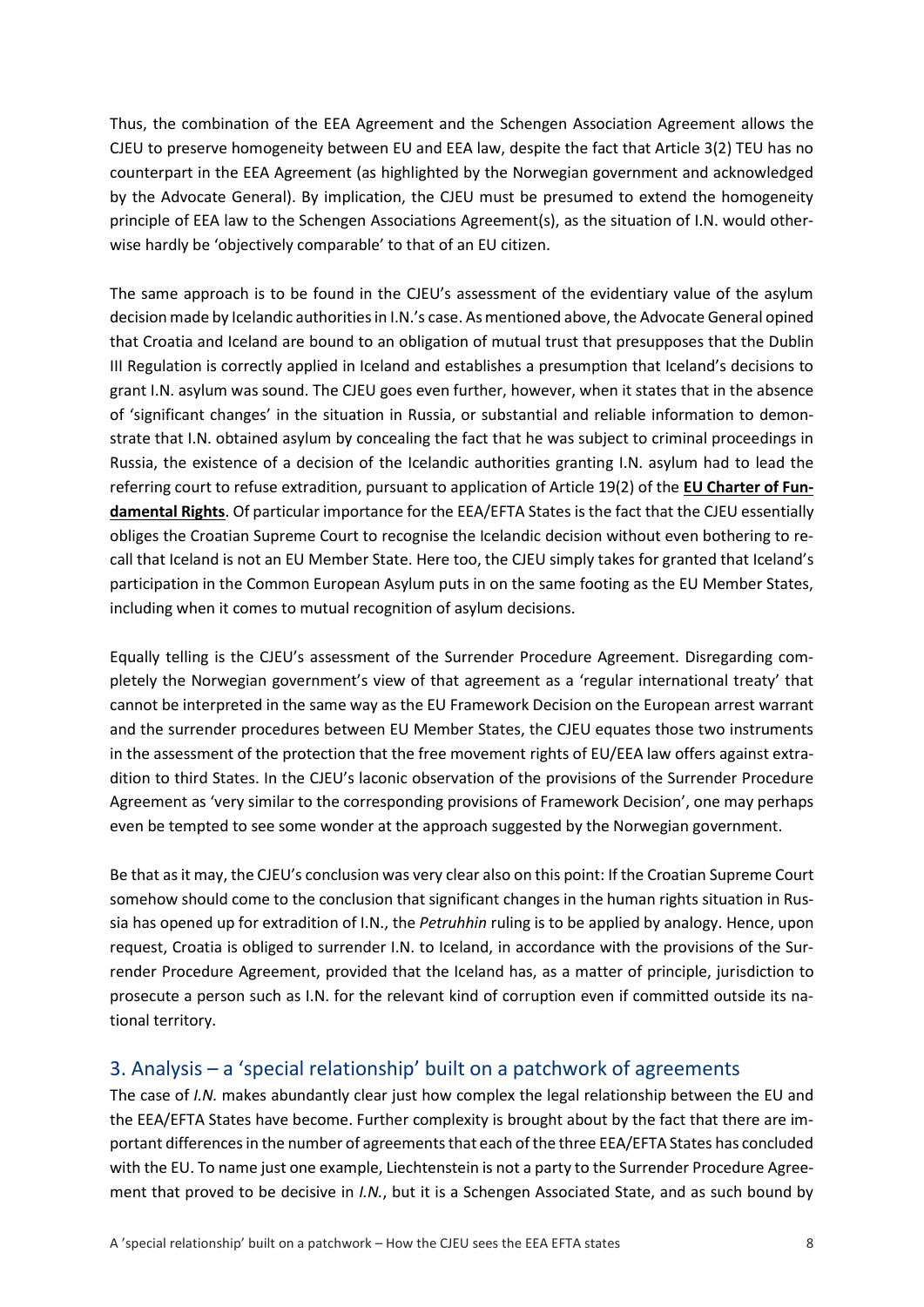the **[1996 Extradition Convention](https://www.ejn-crimjust.europa.eu/ejn/NewsDetail/EN/669/H)** which at long last entered into force in 2019. If this is sufficient to extend the ruling in *I.N.* to a Liechtenstein citizen in a similar situation, in particular in light of Liechtenstein's **[reservations](https://rdb.manz.at/document/ris.c.BGBl__III_Nr__190_2019)** to the Convention, remains open.

The complexity that faced the CJEU in *I.N.* is the result of the EEA/EFTA States having continually sought to connect themselves to many aspects of EU cooperation that are not covered by the EEA Agreement, through new agreements. With a somewhat self-centred but at the same time refreshingly critical perspective, the independent Norwegian EEA Review Committee of 2010-2012 described this as follows in its **[final report](https://www.regjeringen.no/globalassets/upload/ud/vedlegg/eu/nou2012_2_chapter03.pdf)** to government:

*'The accumulation of Norway's agreements could be described as a particularly "Norwegian" form of association with the EU, similar to a patchwork quilt, which has gradually grown as new agreements have been added on to it, with no overall framework or plan. In fact, Norway's relationship with the EU consists of a multiplicity of diverse agreements and provisions that are not formally connected, and that have evolved over time without having been planned, and with no clearly formulated design for what it should end up like.'*

As demonstrated well by the case of *I.N.*, this *ad hoc* patchwork approach is shared by Iceland. The same holds true for Liechtenstein and indeed also Switzerland. Consequently, the CJEU's holistic approach in *I.N.* to the Icelandic version of this patchwork is of considerable interest to all of the four EFTA States.

The essence of the Grand Chamber judgment in *I.N.* is that the CJEU is prepared to consider the EEA/EFTA States, and thus their citizens, as 'insiders' rather than 'outsiders' also in the cases where the application of EEA law is affected by parts of EU law that fall outside the EEA Agreement, but that are covered by other agreements between the EU and the involved EEA/EFTA State. Notwithstanding the Norwegian government's attempt to argue otherwise, this approach would appear to be fully in line with the various agreements' character as international treaties. Treaties are to be interpreted in line with their object and purpose (Article 31 of the Vienna Convention on the Law of Treaties), and the object and purpose of not only the EEA Agreement, but also the other agreements that associates the EEA/EFTA States to various parts of EU law, is just that – to extend those parts of EU law, as interpreted by the CJEU, to the EEA/EFTA States. As demonstrated by the judgment in *I.N.*, the 'gravitational pull' of the homogeneity objective of the EEA Agreement is now so strong that if the EEA/EFTA States really want a new agreement with the EU to reproduce only the wording, not the content, of a given part of EU law, they will have to say so explicitly (whether the EU would want to enter into such an agreement is another matter).

The Grand Chamber's holistic and 'EU like' approach is supported also by reasons of legal certainty and sheer practicability. The higher the number of exceptions and peculiarities in the relationship between the EU and the EEA/EFTA States, the harder it will be to make the EEA work in practice. The EEA law experts of the governments of the EEA/EFTA States may perhaps well feel able to handle a high number of such exceptions and peculiarities, but for everybody else this will be different. Even in the CJEU, with all its expertise, the knowledge of the peculiarities of the EEA is not always as good as the EEA/EFTA States hope for. Well-known examples of this are the remarks made more or less in passing in Cases **C-431/11** *[UK v Council](http://curia.europa.eu/juris/document/document.jsf?text=&docid=142207&pageIndex=0&doclang=en&mode=lst&dir=&occ=first&part=1&cid=5757796)* and **C-83/13** *[Fonnship](http://curia.europa.eu/juris/document/document.jsf?text=EFTA&docid=154641&pageIndex=0&doclang=EN&mode=req&dir=&occ=first&part=1&cid=5755605#ctx1)* that seemed to imply that Article 7(a) EEA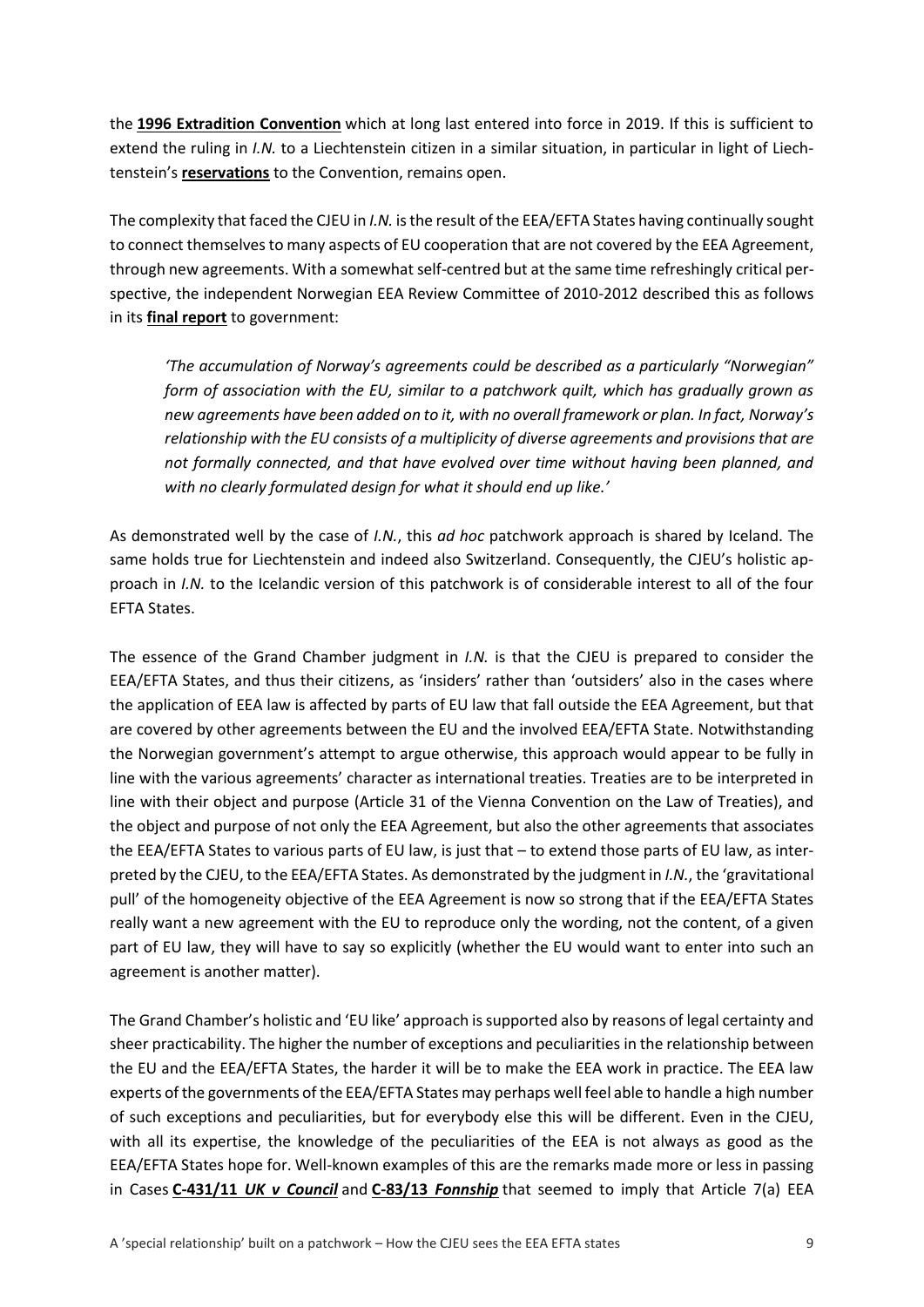makes EU regulations directly applicable in the legal orders of all EEA States once incorporated into the agreement, which forced the EFTA Court to clarify that this is not the case (e.g. in **[Case E-4/18](https://eftacourt.int/download/4-18-judgment/?wpdmdl=6054)** *ESA [v Iceland](https://eftacourt.int/download/4-18-judgment/?wpdmdl=6054)*). The lack of any follow up from the EU side in the EEA Joint Committee suggests that the EU acknowledges this particular peculiarity of EEA law. The point advanced here, however, is that the room for such EEA peculiarities must be considered as limited and that the EEA/EFTA States therefore ought to insist on deviations from homogeneity only in matters of great importance to them. What the remarks on Article 7(a) in *UK v Council* and *Fonnship* essentially demonstrate, and the judgment in *I.N.* now confirm, is that the CJEU approaches the EEA Agreement on the presumption that EU and EEA law is identical, so that the burden of proof lies with those arguing for a different solution in any given case. For the continued success of the EEA, this 'default' is important and something the EEA/EFTA States ought to want to preserve. Out of the two EEA/EFTA States appearing before the CJEU in *I.N.*, it is respectfully submitted that the Icelandic government appears to have had a better understanding of the need to preserve the long-term sustainability of the EEA than the Norwegian government.

The CJEU's approach in *I.N.* needs to be taken into consideration also in the debate about future developments of the relationship between the EU and the EEA/EFTA States, and it may also be important for Swiss-EU relations. One important lesson is that the CJEU seems prepared to consider also the various agreements concluded between the EU and the EEA/EFTA States outside of the EEA framework as putting the EEA/EFTA States on the same footing as EU Member States, despite the fact that none of these agreements establish independent surveillance procedures equalling those found in the EEA Agreement (nor make use of ESA and the EFTA Court for that purpose). This will probably please those in the EEA/EFTA States who defend the current patchwork approach, as the upside of a possible "EEA 2.0" that gathers all the various agreements under the supervision of ESA and the EFTA Court is limited by the pragmatic and 'EEA friendly' approach of the CJEU. To a certain extent, one may say that the CJEU in *I.N.* both acknowledges the patchwork model and accepts it as workable, and that the result is a kind of judge-made (or at least judge-approved) EEA 1.1 as an alternative to academic dreams of a brand new EEA 2.0.

For Switzerland, a key question will be just how important the EEA Agreement is to the 'special relationship' that the CJEU sees between the EU and the EEA/EFTA States. Is the Swiss-EU agreement on the free movement of persons, which gives Swiss citizens the right to travel to EU Member States in order to receive services, combined with Swiss participation in the Common European Asylum System and the Schengen Association Agreement (including the abovementioned 1996 Extradition Convention), sufficient to guarantee a Swiss citizen in a similar situation the protection against extradition that the CJEU granted to I.N.? And if not, will the institutional set up of the still unsigned Framework Agreement suffice?

## To cite this article

Fredriksen, Halvard Haukeland (2020): A 'special relationship' built on a patchwork – How the CJEU sees the EEA EFTA states. Analysis. efta-studies.org.